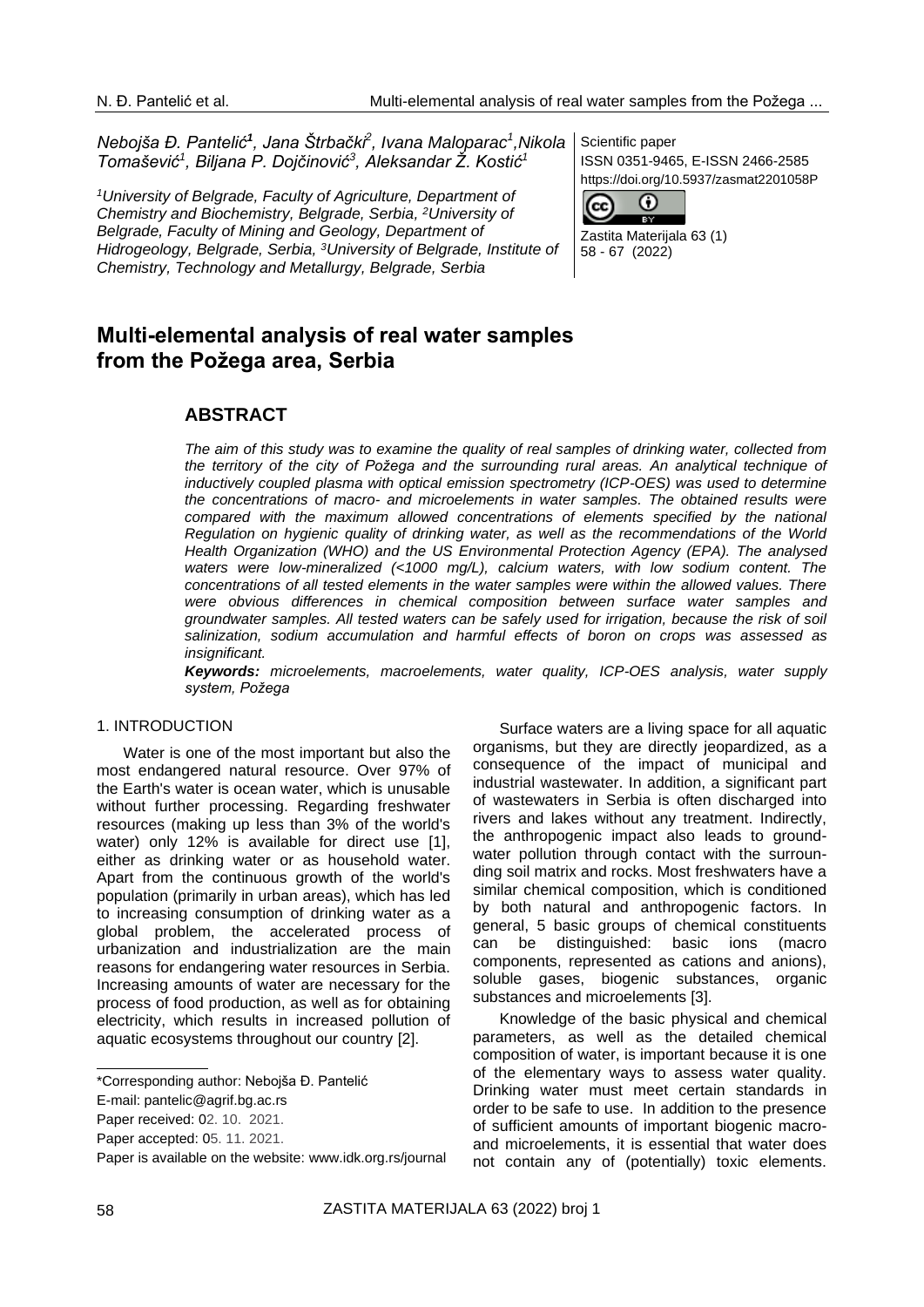However, if they are present, it should be within the limits recommended by the relevant international agencies (such as World Health Organization – WHO; U.S. Environmental Protection Agency - EPA, etc.) or national legislation. Based on the hydrological data and the presence/availability of water resources, Serbia is one of the European countries with an abundance of easily accessible sources of drinking water, which currently satisfy the population needs [4]. The most recent research of the quality of water obtained investigating seven of the biggest rivers in Serbia (Danube, Sava, Drina, Tisa, Velika Morava, Zapadna Morava and Južna Morava) has demonstrated that the River Drina's water mostly complied with the national legislation requirements regarding chemical composition. It was concluded that with some minimal processing and purification, it can be used to supply the population with drinking water [5]. Such a result is valuable and atypical in the time of global industrialization and negative anthropogenic impact on water quality. Besides the use of surface water (rivers and lakes) and low-mineralized groundwater, as the main sources of water supply, mineral waters are becoming increasingly popular among the inhabitants, as a result of the increasing economic strength of the average consumer. In that sense, Serbia is characterized by a great diversity of quality mineral water springs, for example, in Vrnjačka Banja, Bukovička Banja, etc. [6]. Apart from studying mineral water sources, it is necessary to examine the quality of drinking water available in local communities, in order to determine water quality accessible for the population in different parts of our country. In that sense, data on water quality is available from the area of Zrenjanin [7], as well as from the areas of

Rasina [8] and Braničevo district [9]. The importance of such "local" surveys is reflected in the fact that these studies indicated increased arsenic and boron concentrations in the water samples from the Zrenjanin area [7], as well as the microbiological pollution of certain drinking water samples from the Rasina district [8].

Accordingly, the main goal of this study was a physical and chemical analysis of drinking water samples obtained from the Požega area (Serbia) in order to determine its quality. For that purpose, a detailed elemental analysis of water samples was conducted by applying ICP-OES (Inductively Coupled Plasma-Optical Emission Spectrometry) technique. In total, 15 different elements were monitored and quantified. Obtained results were processed and compared with national and international legislative recommendations for drinking water quality. In addition, waters suitability for irrigation was assessed, based on the values of electrical conductivity, sodium absorption ratio (SAR) and boron content.

#### 2. EXPERIMENTAL PART

#### *2.1. Study area*

The municipality of Požega belongs to the Zlatibor administrative district in Western Serbia [\(43°50′46″N 20°02′08″E\)](https://geohack.toolforge.org/geohack.php?pagename=Po%C5%BEega,_Serbia¶ms=43_50_46_N_20_02_08_E_region:RS_type:city) and covers an area of 426 km<sup>2</sup> . In this study, real water samples from the territory of the municipality of Požega were taken from four locations (Figure 1): tap water in the village of Gornja Dobrinja (**U1**), tap water in the town of Požega (**U2**), groundwater from a dug well in Gornja Dobrinja (**U3**), and water from the drinking water basin in Gornja Dobrinja (**U4**).



*Figure 1. Locations of water samples Slika 1. Lokacije uzoraka vode*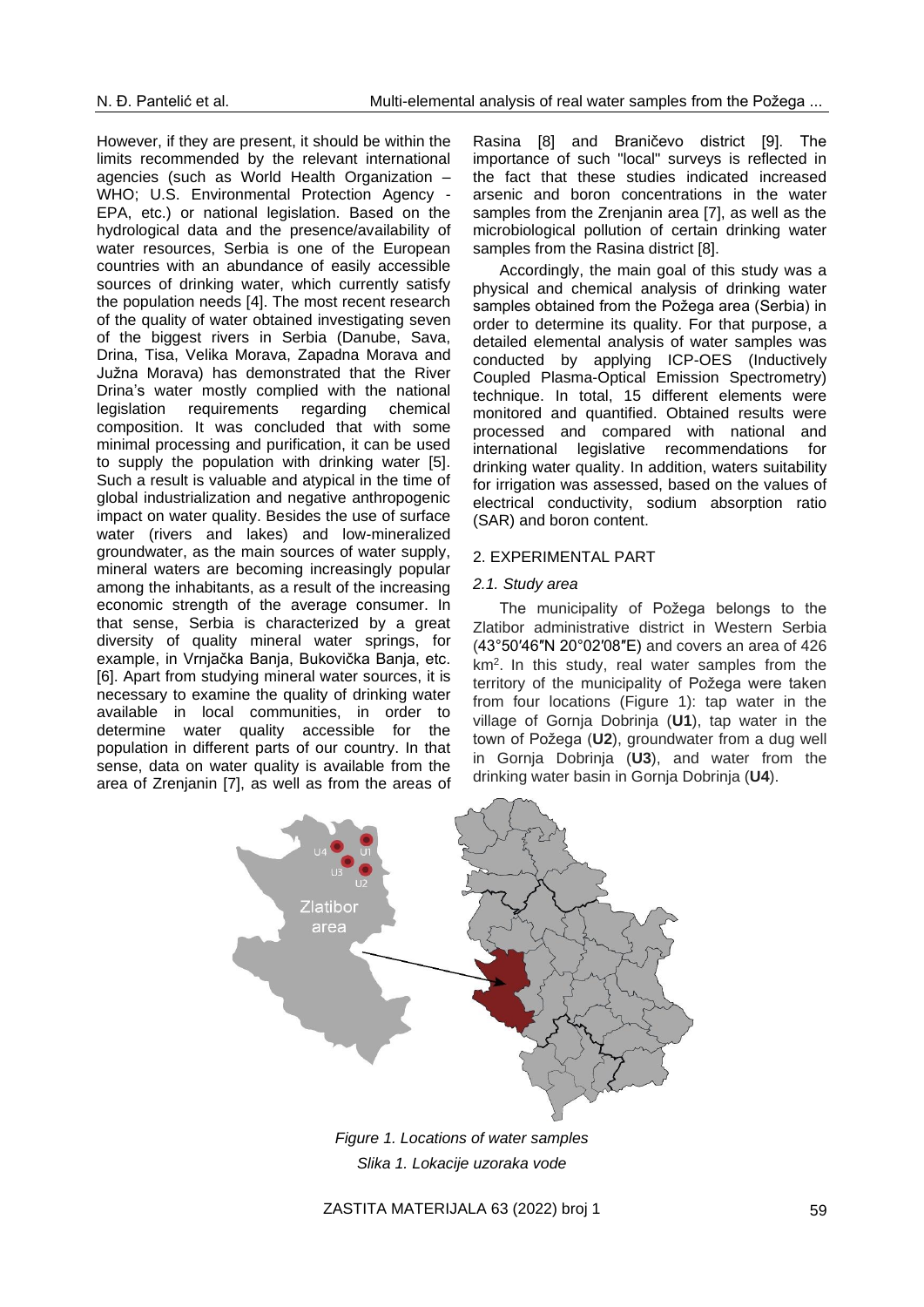The town of Požega and the surrounding villages, including Gornja Dobrinja, are supplied with drinking water from the water supply system on the Rzav River (samples **U1** and **U2**). Additionally, several dug wells and a drinking water basin in Gornja Dobrinja provide fresh water to individual households (samples **U3** and **U4**), both drawing groundwater, which, in case of a drinking water basin, previously passes through a system of membrane filters (sample **U4**).

#### *2.2. Analytical procedure*

To determine content of the elements, water samples were taken in the polyethylene bottles of 1 L which were previously washed with  $HNO<sub>3</sub>$  (1:1, v/v) and then with deionized and ultra-pure water. For the purpose of element stabilization 1 mL of 65% HNO<sup>3</sup> (65 wt.%, Suprapur®), Merck KGaA, Darmstadt, Germany) was added to pH<2. The samples were stored in the refrigerator.

The digestion was performed on the Advanced Microwave Digestion System (ETHOS 1, Milestone, Italy) using HPR-1000/10S high pressure segmented rotor. The pressure-resistant PTFE vessels (volume 100 mL), were used in this study, consisting of the fluoropolymer liner. In the digestion, 45.00 mL sample precisely weighed was mixed in each clean vessel with 5 mL of HNO<sub>3</sub> (65%, Suprapure®, Merck, Darmstadt, Germany) at 160 ºC for 10 min and then heated with microwave energy for 10 min. The temperature was controlled with a predetermined power program. The temperature was typically raised to 160 ºC in the first 10 min, and to the highest temperature of 165 ºC in the next 10 min, and then cooled down rapidly. After cooling and without filtration, the solution was diluted to a fixed volume into a 50 mL volumetric flask and made up to volume with ultra-pure water (US EPA Method 3015). The content of elements in solution samples was determined by inductively coupled plasma optical emission spectrometry (ICP-OES) [7]. ICP-OES measurement was performed using Thermo Scientific iCAP 6500 Duo ICP (Thermo Fisher Scientific, Cambridge, UK).

Standards for the instrument calibration were prepared on the basis of three multi-elements and one mono-element certified reference solution ICP Standards: SS-Low Level Elements ICV Stock and ILM 05.2 ICS Stock 1 (VHG Labs, Inc- Part of LGC Standards, Manchester, NH 03103 USA) and Multi-Element Plasma Standard Solution 4, Specpure® (Alfa Aesar GmbH and Co KG, Germany). The analytical process quality control, performed by the use of EPA Method 200.7 LPC Solution certified

reference material (ULTRA Scientific, USA) indicated that the resulting concentrations were within 96-104% [7].

#### *2.3. Irrigation indices*

The SAR index (sodium adsorption ratio), one of the basic criteria for assessing the suitability of water for irrigation, was calculated based on the concentrations of sodium, calcium and magnesium (in meq/L), according to the following formula [10]:

$$
SAR = \frac{Na^{+}}{\sqrt{\frac{1}{2(Ca^{2+} + Mg^{2+})}}}
$$

#### 3. RESULTS AND DISCUSSION

All tested water samples were taken from the same area (Figure 1); however, differences in chemical composition are obvious (Tables 1 and 2). This is largely due to the fact that the first two samples are, essentially, surface water, partially chemically treated, to meet the criteria of drinking water, while the other two samples are groundwater. Furthermore, the **U3** groundwater sample is not subject to any quality improvement treatment (taken from a household well), and the **U4** groundwater sample undergoes filtration, before entering the drinking water basin. The most pronounced difference between the analysed waters is reflected in their mineralization, i.e. the total content of dissolved solids, which in this study was estimated on the basis of measured values of electrical conductivity (EC, in μS/cm) [11]. In all four cases, the electrical conductivity meets the criteria of the national regulations (<2500 μS/cm) [12], and these are all low-mineralized waters (mineralization <1000 mg/L) [13]. Groundwater samples (**U3** and **U4**) are distinguished by higher EC values (Table 1), as a result of more intensive water-rock contact. The described differences in mineralization can be observed by comparing the content of macro-components, i.e. the main cations of natural waters − calcium, magnesium and sodium [13]. These are elements essential for human health, necessary for the normal development of various processes in the human body: building bone tissue, activating enzymes, maintaining the tone of blood vessels, transmitting nerve impulses, etc. [14].

All analysed waters belong to the calcium group, since the content of this metal is dominant in the chemical composition (Figure 2), except that samples **U3** and **U4** contain approximately twice the concentration of calcium (139.30 mg/L and 125.90 mg/L) compared to samples **U1** and **U2** (64.22 mg/L and 67.08 mg/L) (Figure 1, Table 1). Regarding the measured concentrations of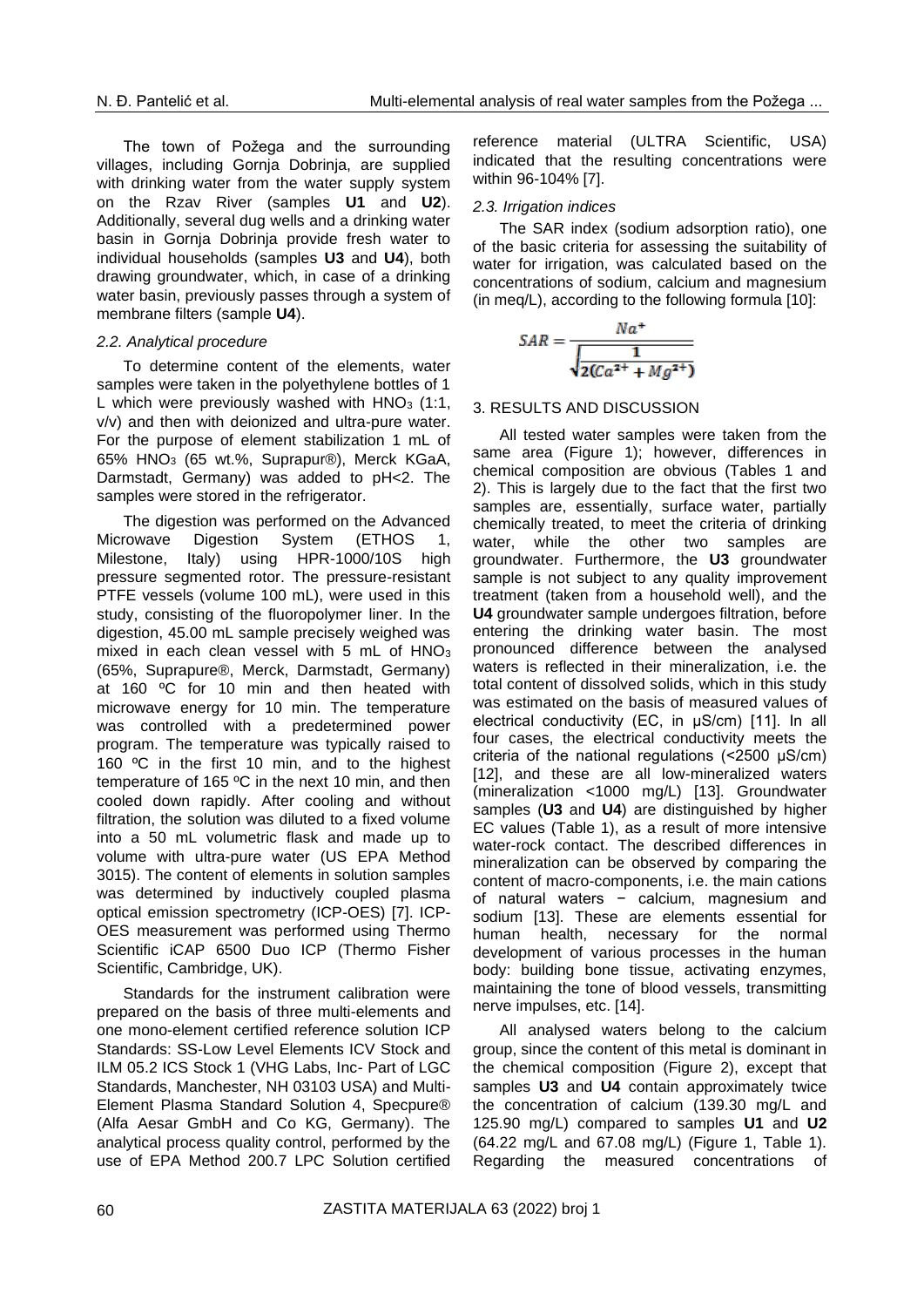magnesium, the difference between tap water (6.83 mg/L and 5.65 mg/L) and well water (34.24 mg/L and 22.19 mg/L), is even more pronounced (Figure 2). The analysed waters are characterized by extremely low concentrations of sodium (<5 mg/L), with the exception of the well in Gornia Dobrinia (sample **U3**), where 20.28 mg/L of sodium was recorded. Interestingly enough, the World Health Organization (WHO) states that there is no solid, unambiguous evidence to support the claim that sodium in drinking water leads to hypertension, and therefore this organization does not issue recommendations regarding the maximum sodium content in drinking water [15]. The Republic of Serbia's regulation on hygienic quality of drinking water has been recently amended, so the MAC<sup>1</sup> for sodium is no longer 150 mg/L, but 200 mg/L [12].

Although it is not considered an essential element for humans, silicon is important for bone calcification, helps the wound healing process and it's important for optimal synthesis of collagen, a protein found in various connective tissues. The main sources of silicon are drinking water and fibre-rich foods [16]. The British Food Standardization Agency recommends an upper limit of total daily silicon intake of 1500 mg  $SiO<sub>2</sub>$ , for an average adult [17]. There are no considerable variations in silicon concentrations among the analysed water samples (1.96–6.22 mg/L), and these concentrations are in accordance with median silicon content in European surface waters (3.75 mg/L), as well as in bottled waters found on the European market (6,5 mg/L) [18].

Potassium is an essential element for humans, because it plays an important role in numerous physiological processes: muscle contractions, normal heart function, nerve conduction, metabolism of various substances, etc. [19]. In a mixed diet, potassium is most abundant in fruits. An adult person ingests an average of 2−3 g of potassium per day through food [20,21]. The opinion of the World Health Organization (WHO) is that potassium in drinking water practically never occurs in concentrations that could pose a risk to healthy people. Therefore, the WHO does not set a recommended upper limit for the content of this metal in drinking water [15], while domestic regulations specify a MAC of 12 mg/L. The potassium content of 6.73 mg/L separates the **U3** sample from the rest of the samples, in which the concentrations of this element are several times lower (Table 1).

The dominant form of sulfur occurrence in most low-mineralized, shallow waters is the sulfate ion [22]. Although the source of sulfates in natural waters can be anthropogenic (industrial wastewater, precipitation in urban areas), the highest concentrations appear in groundwater and have a natural origin (dissolution of sulfides, sulfates and other sulfur minerals) [15]. This is reflected in the data shown in Table  $1 -$  the maximum concentration of sulfur (37.22 mg/L) was recorded precisely in the groundwater in Gornja Dobrinja (sample **U3**).

*Table 1. Basic physical and chemical parameters and concentrations of macroelements of the analyzed water samples*

| Sample                     | Temp                        | pH          | EC <sup>2</sup> | Total<br>hardness<br>(TH)  | NH <sub>3</sub> | Ca     | Κ    | Mg    | Na    | S     | Si   |
|----------------------------|-----------------------------|-------------|-----------------|----------------------------|-----------------|--------|------|-------|-------|-------|------|
|                            | °C                          |             | $\mu$ S/cm      | mg<br>CaCO <sub>3</sub> /L | mg/L            | mg/L   | mg/L | mg/L  | mg/L  | mg/L  | mg/L |
| U <sub>1</sub>             | 19.9                        | 8.12        | 408             | 179                        | 0.146           | 64.22  | 0.85 | 6.83  | 1.76  | 10.14 | 2.15 |
| U <sub>2</sub>             | 18.0                        | 7.76        | 354             | 180                        | 0.003           | 67.08  | 0.69 | 5.65  | 1.36  | 10.36 | 1.96 |
| U3                         | 17.1                        | 7.40        | 985             | 460                        | 0.101           | 139.30 | 6.73 | 34.24 | 20.28 | 37.22 | 4.40 |
| U4                         | 19.2                        | 7.32        | 708             | 370                        | 0.049           | 125.90 | 1.74 | 22.19 | 3.23  | 9.60  | 6.22 |
| MAC <sup>1</sup><br>(mg/L) | Source<br>temp. or<br>lower | $6.8 - 8.5$ | 2500            |                            | 0.5             | 200    | 12   | 50    | 200   | 250*  |      |

*Tabela 1. Osnovni fizičko-hemijski parametri i koncentracije makroelemenata ispitivanih uzoraka voda*

 $1$ MAC – Maximum allowed concentration, in mg/L [12]

<sup>2</sup>The following data: temperature, pH, electrical conductivity (EC), total hardness (TH) and ammonia concentration, are an integral part of this research, and they were previously published in Maloparac and Pantelić, 2017 [23].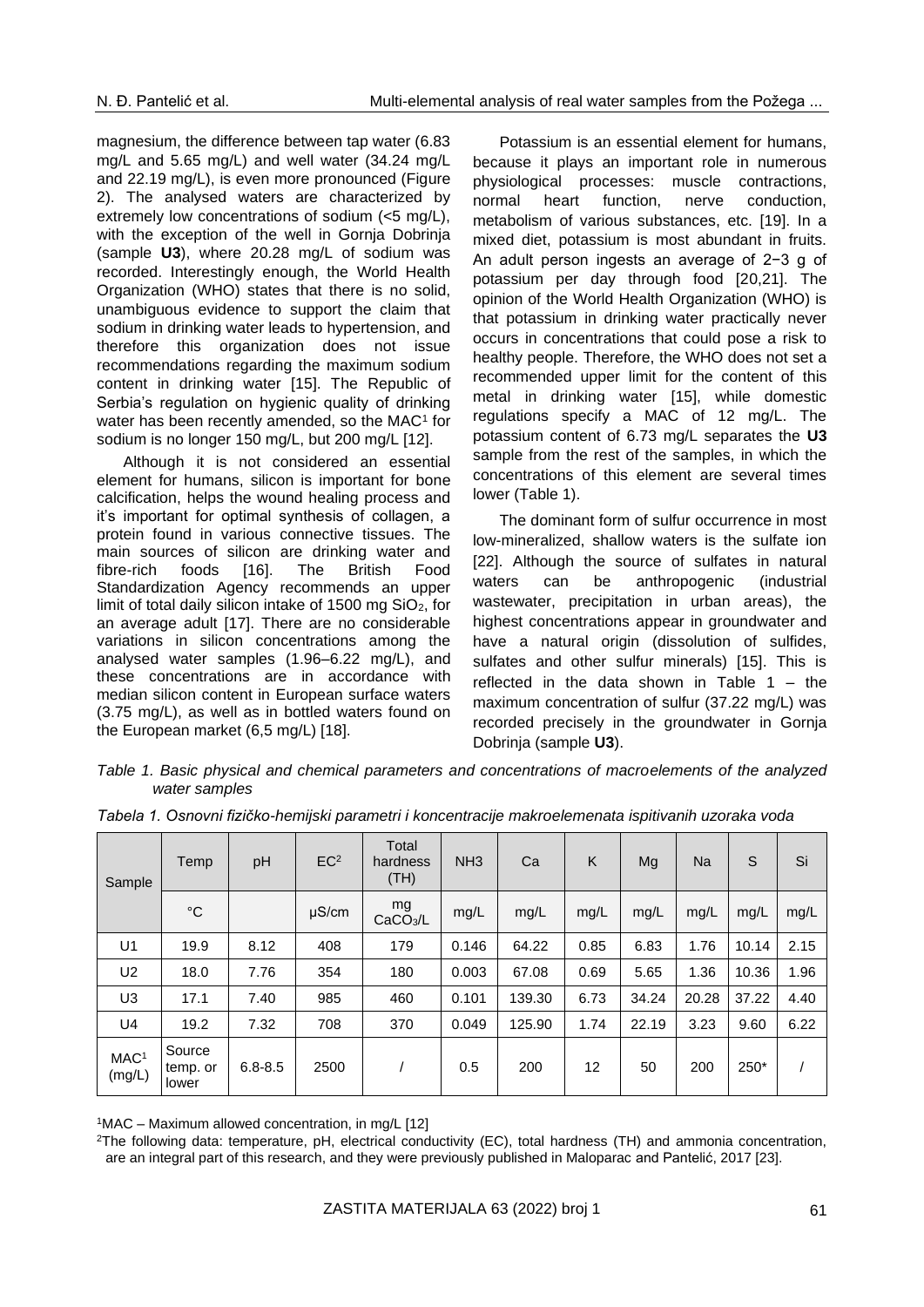The presented values of basic physical and chemical parameters, as well as concentrations of macro components, meet the national regulations in all analysed water samples  $(Table 1)<sup>2</sup>$ . Comparing the data in Table 1 and on Figure 2, it is apparent that the groundwater from the well in Gornja Dobrinja (sample **U3**) has the highest contents of all analysed macro components, and thus the highest mineralization. Water from the drinking water basin in Gornja Dobrinja (sample **U4**) follows (also a groundwater in its origin), but its slightly lower mineralization can be attributed to partial treatment before storage in the basin, as well as to differences in depth and lithological characteristics of the aquifer.

Concentrations of all analysed microelements are within the permitted limits, defined by the national regulations [12]. However, the trend of higher contents of macro components in groundwater, compared to tap water, is not pronounced in micro components too. Concentrations of aluminium, although far below the specified MAC (Table 2), are noticeably higher in tap water (samples **U1** and **U2**) than in groundwater (samples **U3** and **U4**) (Figure 3). This might be due to the use of aluminium salts as a coagulant in the chemical treatment of drinking

water [15]. The observed arsenic concentrations are far lower than the prescribed upper limit (Table 2), while the boron concentrations are below the detection limit in all tested samples. The barium content in natural waters is mostly limited by the solubility product of the mineral barite (BaSO4), and due to the wide distribution of sulfate in water, elevated concentrations of barium in lowmineralized waters are rare (average for surface water is 20 μg/L) [22]. Barium concentrations in tap water in the Požega area correspond to the stated average value (Table 2), while groundwater is characterized by higher barium content (**U3** − 137.30 μg/L and **U4** − 131.20 μg/L) (Figure 3).

Cadmium is seldom found in unpolluted natural waters (average concentration in European rivers is <0.01–0.1 μg/L) [24]. Elevated concentrations of this metal are most often associated with the mine waters from abandoned mining sites, as well as waste waters of metallurgical plants [25,22]. It is an extremely toxic element, which primarily accumulates in the kidneys and is slowly eliminated from the body [26]. Significantly lower cadmium concentrations than the MAC prescribed by the national regulations were measured in all tested samples (Table 2).

### *Table 2. Concentrations of microelements in the analyzed water samples*

| Sample         | Al    | As   | B     | Ba        | Cd   | Co    | Cu    | Fe    | Se    |
|----------------|-------|------|-------|-----------|------|-------|-------|-------|-------|
|                | µg/L  | µg/L | µg/L  | $\mu$ g/L | µg/L | µg/L  | µg/L  | µg/L  | µg/L  |
| U <sub>1</sub> | 53.21 | 0.43 | $<$ 1 | 16.15     | 0.28 | 0.83  | 5.11  | 1.41  | 5.60  |
| U <sub>2</sub> | 66.56 | 0.73 | $<$ 1 | 14.54     | 0.25 | 0.69  | 47.03 | 29.84 | < 0.1 |
| U3             | 6.05  | 0.75 | $<$ 1 | 137.30    | 0.91 | 0.67  | 1.53  | 2.69  | < 0.1 |
| U4             | 10.16 | 0.62 | $<$ 1 | 131.20    | 0.70 | < 0.1 | 16.96 | 14.14 | 9.32  |
| MAC (µg/L)     | 200   | 10   | 1000  | 700       | 3    |       | 2000  | 300   | 10    |

*Tabela 2. Koncentracije mikroelemenata u ispitivanim uzorcima voda*

Cobalt is an essential trace element for humans because it is part of vitamin  $B_{12}$  [27]. Due to the lack of unequivocal evidence of a correlation between the content of this metal in drinking water and the occurrence of cancer, the US Environmental Protection Agency (EPA) did not classify cobalt as a carcinogenic element [28]. Moreover, even national regulations do not include MAC for this element [12,29]. Cobalt does not migrate well in the aquatic environment because it is easily absorbed by organic complexes and hydroxides of iron and manganese [25]. This results in a low average concentration of this

element, e.g. only 0.023 μg/L in tap and bottled waters in the EU [30]. In this study, the analysed concentrations of cobalt were in range <0.1–0.83 μg/L (Table 2).

Copper is an essential nutrient for humans, but also a potential contaminant of drinking water. It is an important component of many enzymes (catalytic role) and proteins and is necessary for the normal course of iron metabolism and the formation of red blood cells [25]. The average concentration of copper in bottled water on the European market is 0.251 μg/L, while for water supply systems, also in Europe, it is significantly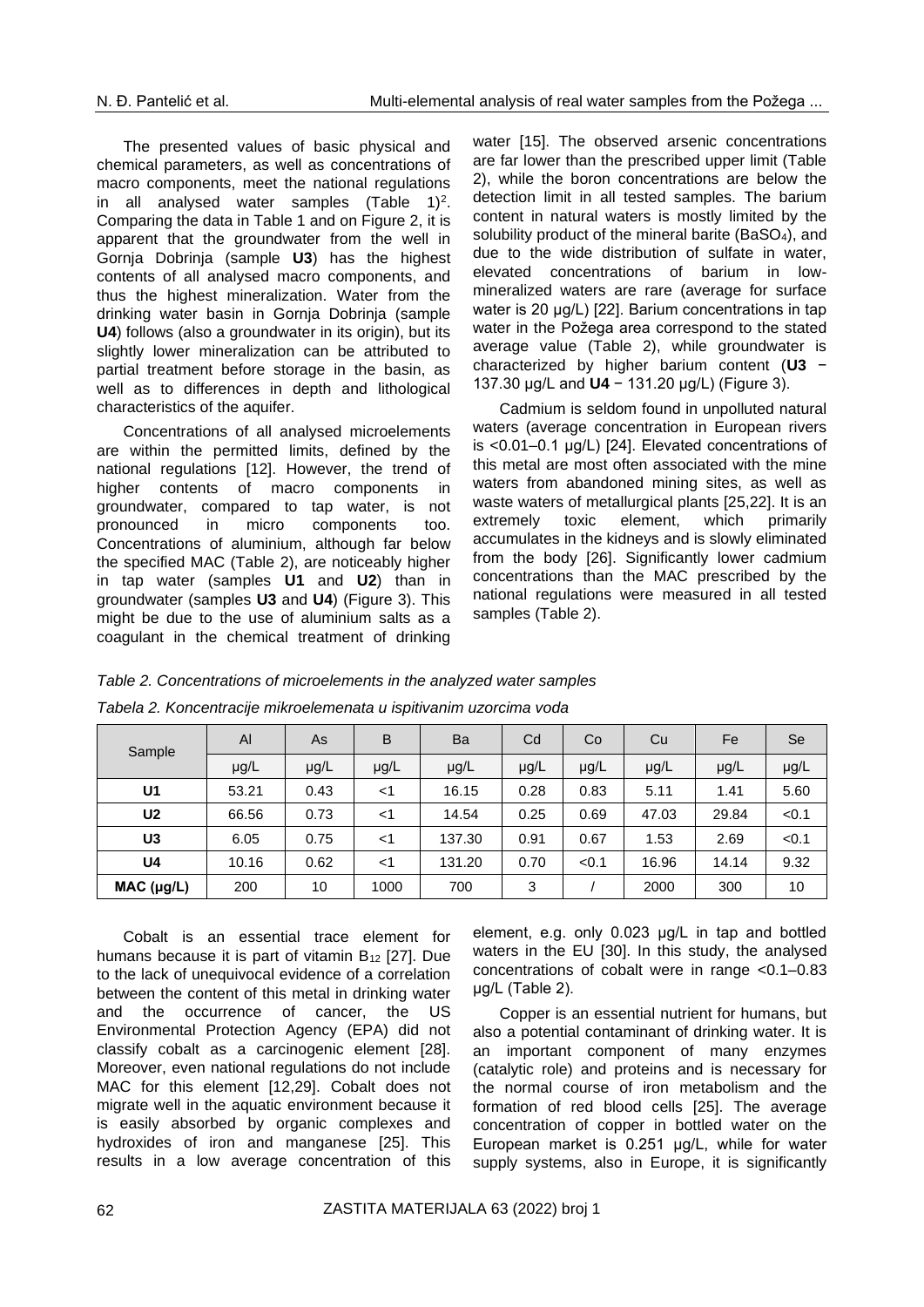higher − 5.65 μg/L [30]. The reason for this is corrosion of water pipes due to which copper concentrations often increase in the process of water distribution [15]. The described phenomenon most probably contributes to a slightly increased content of copper in the Požega's water supply system (sample **U2** − 47.03 µg/L) (Figure 3), given that it's several decades old. However, in this study, all measured concentrations of copper were far below the prescribed MAC of 2000 μg/L [12].

The migration and forms of occurrence of iron in the aquatic environment are very complex and are influenced by a number of factors, primarily pH and Eh values. The average iron content in surface waters is 40 μg/L [22], and in European water supply systems − 3.21 µg/L [30]. Similar to copper, iron can also occur in drinking water as a consequence of the corrosion processes, in this case, involving steel water pipes [15]. This was observed in the water sample **U2**, from the Požega water supply system, with iron concentration 29.84 μg/L. All analysed water samples contained iron concentrations within the limits prescribed by the regulations of the Republic of Serbia (Table 2). Iron is an essential element for humans, with several vital functions in the body, as it is an important constituent of hemoglobin and numerous enzyme systems in various tissues [25].

Selenium is an essential microelement for humans − it protects the body from oxidative stress, participates in the regulation of the thyroid gland, and contributes to the proper metabolism of vitamins *C* and *E*, as well as coenzyme *Q* [25]. Cereals, meat, and fish are the primary sources of selenium intake, while the contribution of drinking water is generally small. Deficiency of this element often occurs among the elderly population, but also in certain parts of the world, including Western Europe [15]. If contaminants from various industrial plants are excluded, the primary origin of selenium in groundwater is from sediments, and elevated concentrations can also occur as a consequence of the use of certain types of fertilizers [31]. This could be the reason for a slightly elevated concentration of selenium in sample **U4** (9.32 μg/L, close to MAC for Se of 10 μg/L) (Table 2). On the other hand, the content of selenium in samples **U2** and **U3** was below the limit of detection, which leads to the conclusion that sediment erosion is not the source of this element in the study area.



*Figure 2. Comparative display of macroelements concentrations (in mg/L) in analyzed water samples (labeled U1–U4)*

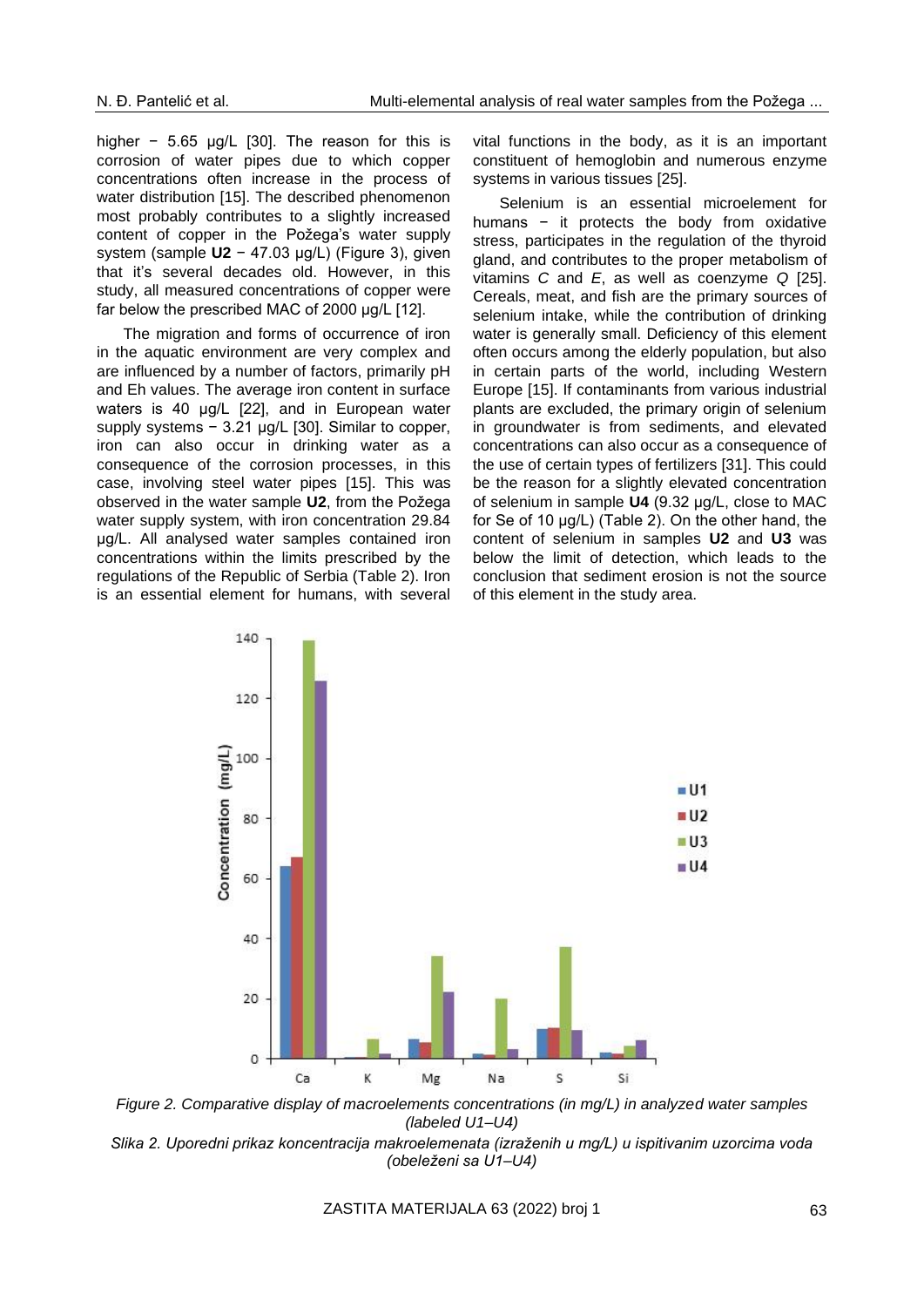

*Figure 3. Comparative display of microelements concentrations (in μg/L) in analyzed water samples (labeled U1–U4)*

*Slika 3. Uporedni prikaz koncentracija mikroelemenata (izraženih u μg/L) u ispitivanim uzorcima voda (obeleženi sa U1–U4)*

| Sample                                         | Location                     | $EC$ ( $\mu$ S/cm)                                                                                                  | <b>SAR</b>                                                                                                                        | $B(\mu g/L)$                                                                                                                                                                             |
|------------------------------------------------|------------------------------|---------------------------------------------------------------------------------------------------------------------|-----------------------------------------------------------------------------------------------------------------------------------|------------------------------------------------------------------------------------------------------------------------------------------------------------------------------------------|
| U <sub>1</sub>                                 | water supply, G.<br>Dobrinja | 408                                                                                                                 | 0.056                                                                                                                             | <1                                                                                                                                                                                       |
| U2                                             | water supply, Požega         | 354                                                                                                                 | 0.043                                                                                                                             | $<$ 1                                                                                                                                                                                    |
| U3                                             | well, G. Dobrinja            | 985                                                                                                                 | 0.399                                                                                                                             | ا>                                                                                                                                                                                       |
| U4                                             | basin, G. Dobrinja           | 708                                                                                                                 | 0.070                                                                                                                             | <1                                                                                                                                                                                       |
| Limit values and possible<br>effects on plants |                              | <750: no hazard,<br>750-1500: some<br>hazard.<br>1500-3000:<br>moderate hazard.<br>3000-7500:<br>severe hazard [34] | 0-10: low sodium hazard.<br>10-18: medium sodium<br>hazard,<br>18-26: high sodium hazard,<br>>26: very high sodium<br>hazard [33] | <500: satisfying for all crops,<br>500-1000: satisfying for most<br>crops,<br>1000-2000: satisfying for<br>semi-tolerant crops,<br>2000-4000: satisfying for<br>tolerant crops only [34] |

|  | Tabela 3. Ocena pogodnosti ispitivanih voda za navodnjavanje |  |  |  |
|--|--------------------------------------------------------------|--|--|--|
|  |                                                              |  |  |  |

Considering that there are rural households and agricultural production in the study area, suitability of water for irrigation was also assessed. The evaluation was performed on the basis of the following parameters: 1) electrical conductivity, indicating the risk of soil salinization; 2) SAR index,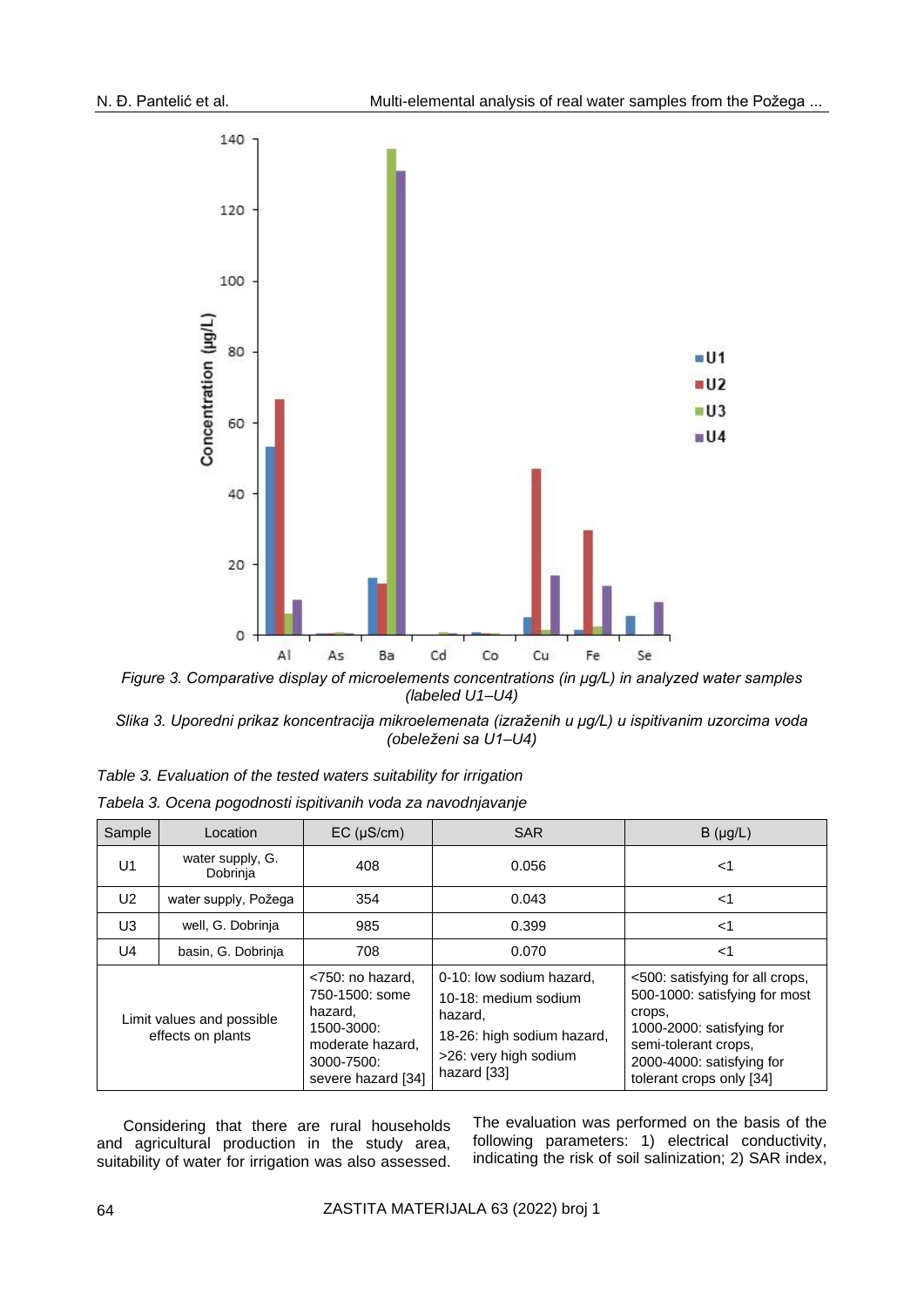indicating the sodium hazard to the soil; and 3) boron concentrations, indicating the possibility of harmful effects on plants [32,33]. Based on the values of all three applied criteria (Table 3), the use of analysed waters for irrigation purposes does not pose a risk to cultivated crops or arable land. The exception is groundwater from well in Gornia Dobrinja (Table 3), which increased electrical conductivity could be an inconvenience to certain types of crops.

#### 4. CONCLUSION

Access to quality drinking water is one of the imperatives of healthy living. Providing such a water to a wider circle of consumers is the basic goal of any public water supply system. If the physical, chemical and microbiological safety of drinking water is routinely monitored, and the water supply network is regularly controlled and maintained, a system is safe. A detailed survey of the macro and micro elemental composition of real samples of drinking water, collected on the territory of the city of Požega and in the surrounding rural settlements, was conducted in order to assess the usability of water. The results of the ICP-OES analysis, tabulated and graphically presented in this paper, are interpreted in accordance with national regulations, as well as with the recommendations of the WHO, EPA and other international regulatory institutions.

All analyzed samples indicated low-mineralized (<1000 mg/L), calcium type waters, with low sodium content. Groundwater samples from the Gornja Dobrinja (**U3** and **U4**) are characterized by higher values of electrical conductivity and higher calcium and magnesium content, compared to tap water samples (**U1** and **U2**), which are derived from surface water. Sample **U3**, from a dug well, particularly stood out, with its highest contents of sodium, potassium and sulfur, as well as the highest electrical conductivity. In contrast, tap water is characterised by higher aluminium content, compared to groundwater, most likely due to the use of this metal as a coagulant in the chemical treatment of water. Emphasized content of iron and copper in the water supply of the city of Požega, occurs as a consequence of old, steel and copper plumbing, in contrast to significantly lower concentrations of these elements in the recently built Gornja Dobrinja's water supply system, with a distribution network made of PVC materials. The concentration of selenium in the drinking water basin in Gornja Dobrinja is at the upper limit of national legislation recommendation, possibly as a consequence of the local use of fertilizers containing selenium.

All examined water samples, regardless of their origin, were in line with national drinking-water legislation, in terms of content of macro- and microelements. In addition, the analysed waters can be safely used for irrigation, since the risk of soil salinization, sodium accumulation and the harmful effects of boron on crops, was assessed as insignificant.

#### *Acknowledgements*

*This work was done within the agreement between the Faculty of Agriculture University of Belgrade and the Ministry of Education, Science, and Technological Development of the Republic of Serbia (Grant No. 451-03-9/2021-14/200116)*

#### 5. REFERENCES

- [1] C.E.Boyd (2015) An overview of hydrology and water supply, Water quality (second edition), Springer International Publishing, Switzerland, p. 21-40. doi: 10.1007/978-3-319-17446-4\_2.
- [2] N.Veljković, M.Jovičić (2015) Availability and use of water resources in Serbia, Serbian Water Book - in the period of adaptation to climate change, Published by the Environmental Protection Agency of the Republic of Serbia, p. 32-54.
- [3] N.Veljković, M.Jovičić (2015) Quality of water resources in Serbia, Serbian Water Book - in the period of adaptation to climate change, Published by the Environmental Protection Agency of the Republic of Serbia, p. 54-84.
- [4] Z.S.Stojanović, J.V.Švarc-Gajić, M.Z.Đorđević, N.L. Grahovac, J.R.Vasin, A.D.Đurović, S.Ž.Kravić (2015) Study on the quality of ground, spring and river waters in South–East Serbia, Hemijska Industrija, 69(2), 185-192. doi: 10.2298/HEMIND131115033S.
- [5] I.Leščešen, D.Dolinaj, M.Pantelić, S.Savić, D. Milošević (2018) Statistical Analysis of Water quality parameters in seven major Serbian rivers during 2004‒2013 period, Water Resources, 45(3), 418- 426. doi: 10.1134/S0097807818030089.
- [6] N.Đ.Pantelić, S.Jaćimović, J.Štrbački, D.B. Milovanović, B.P.Dojčinović, A.Ž.Kostić (2019) Assessment of spa mineral water quality from Vrnjačka Banja, Serbia: geochemical, bacteriological, and health risk aspects, Environmental Monitoring and Assessment, 191(11), 648. doi: 10.1007/s10661-019-7848-7.
- [7] A.Ž.Kostić, N.Đ.Pantelić, L.Kaluđerović, J.Jonaš, B.P. Dojčinović, J. Popović-Djordjević (2016) Physicochemical properties of waters in Southern Banat (Serbia); Potential leaching of some trace elements from ground and human health risk, Exposure and Health, 8(2), 227-238. doi: 10.1007/s12403-016-0197-7.
- [8] N.Đ.Pantelić, A.M.Dramićanin, D.B.Milovanović, J.B.Popović-Djordjević, A.Ž.Kostić (2017) Evaluation of the quality of drinking water in Rasina district, Serbia: Physicochemical and bacteriological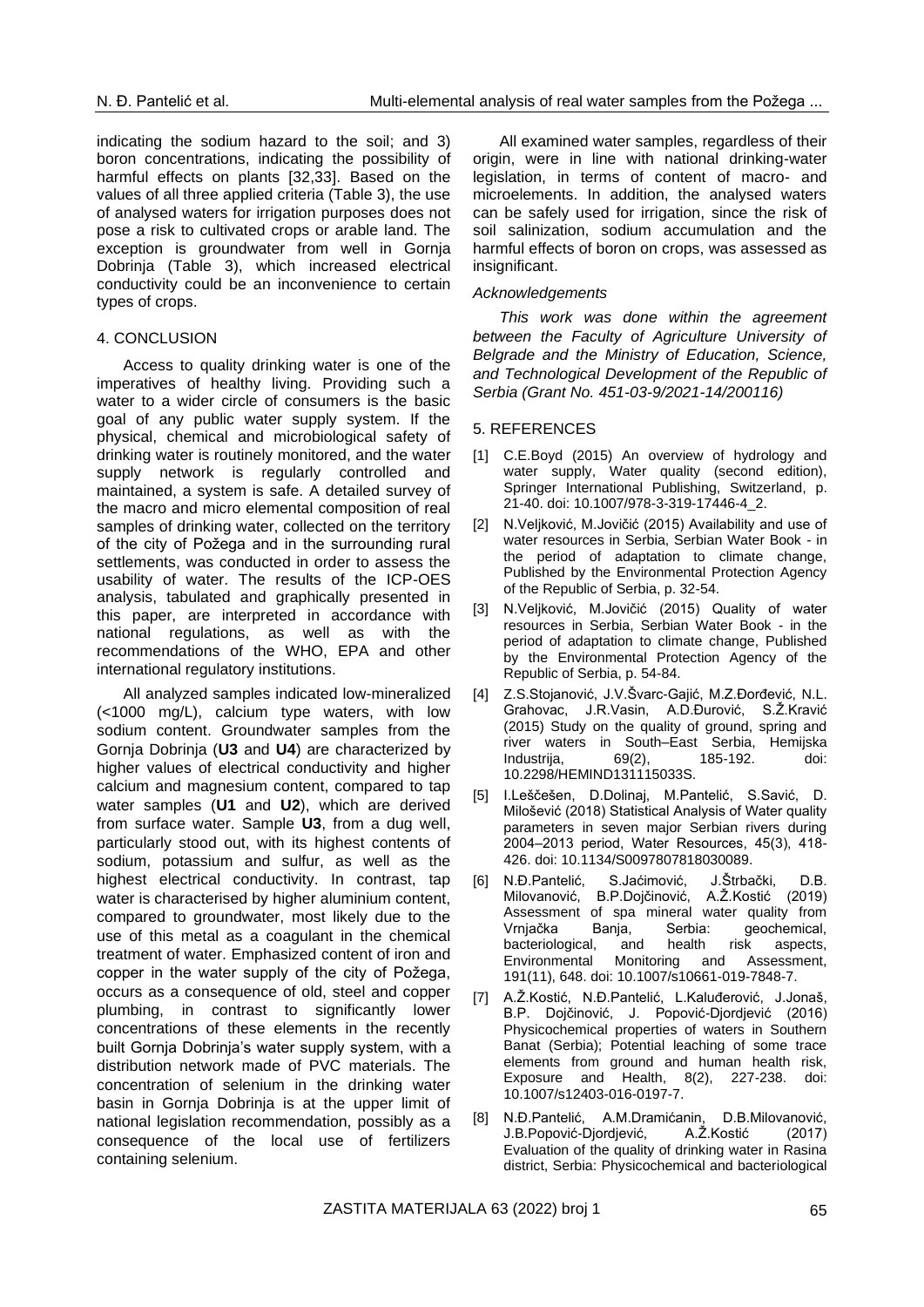viewpoint, Romanian Journal of Physics, 62(9-10), 818. [https://rjp.nipne.ro/2017\\_62\\_9-10/RomJPhys.](https://rjp.nipne.ro/2017_62_9-10/RomJPhys.%2062.818.pdf)  [62.818.pdf](https://rjp.nipne.ro/2017_62_9-10/RomJPhys.%2062.818.pdf)

- [9] M.B.Rajković, M.Stojanović, S.Milojković (2015) Examination of the quality of drinking water from individual wells in the village of Dubravica in the Braničevo district, Zaštita Materijala, 56(2), 213- 223. doi: 10.5937/ZasMat1502213R.
- [10] L.A.Richards (1954) Diagnosis and Improvement of Saline and Alkali Soils, United States Department of Agriculture, Washington, D.C.
- [11] V.Dragišić, D.Polomčić (2009) Hydrogeological Dictionary, Published by the Faculty of Mining and Geology, Belgrade.
- [12] Službeni list SRJ (2019) The regulation on hygienic quality of drinking water, 42/98, 44/99 i 28/2019 (In Serbian).
- [13] V.Dragišić, V.Živanović (2014) General Hydrogeology, Published by the Faculty of Mining and Geology, Belgrade.
- [14] D.Stojiljković, V.Nešković Zdravić, G.Šekularac (2003) Health aspects of bottled water quality, Chronicle of scientific papers of the Faculty of Agriculture, 27(1), 185-188.
- [15] WHO (2017) Guidelines for Drinking-water Quality: fourth edition incorporating the first addendum, World Health Organization, Geneva.
- [16] J.F.Scheer (1997) Silica: Health and beauty from nature, Better Nutrition, 59(12), 1-38.
- [17] Food Standards Agency (2003) Upper Levels for Vitamins and Minerals, Expert Group on Vitamins and Minerals. http://cot.food.gov. uk/pdfs/ vitmin2003.pdf
- [18] C.Reimann, M.Birke (2010) Geochemistry of European Bottled Water, Borntraeger Science Publishers, Stuttgart, 268 pp. ISBN 978-3-443- 01067-6
- [19] D.Koraćević, G.Bjelaković, V.Đorđević, J.Nikolić, D. Pavlović, G.Kocić (2003) Biochemistry, Published by Savremena administracija, Belgrade.
- [20] V.Jović, L.Jovanović (2004) Geochemical Fundamentals of Environmental Management, Publisher Society for Dissemination and Application of Science and Practice in Environmental Protection of Serbia and Montenegro "Ecologica", Belgrade, p.216.
- [21] A.I.Perelman (1972) Geochemistry of elements in the hypergenesis zone, Nedra, Moscow (in Russian).
- [22] B.Hitchon (1999) Introduction to Ground Water Geochemistry, Geoscience Publishing Ltd., Alberta, Canada.
- [23] I.Maloparac, N.Pantelić (2017) Study of selected physicochemical parameters in real water samples of the Zlatibor area, Serbia, Proceedings of the Conference of agronomy students, with international participation, Čačak, Serbia, 10(10), 344-349.
- [24] J.Pan, J.A.Plant, N.Voulvoulis, C.J.Oates, C. Ihnelfeld (2010) Cadmium levels in Europe: Implications for human health, Environmental Geochemistry Health, 32, 1-12. doi: 10.1007/s10653-009-9273-2
- [25] A.Kabata-Pendias, B.Szteke (2015) Trace Elements in Abiotic and Biotic Environments, CRC Press, Taylor & Francis Group, Boca Raton, FL.
- [26] G.Concha, H.Eneroth, H.Hallström, S.Sand (2013) Contaminants and minerals in foods for infants and young children. Part 2: Risk and Benefit Assessment. Livsmedelsverkets rapportserie, 1/2013. Uppsala, Sweden: National Food Agency, Sweden Livsmedels Verket.
- [27] Agency for Toxic Substances and Disease Registry (ATSDR) (2004) Toxicological Profile for Cobalt, Public Health Service, U.S. Department of Health and Human Services, Atlanta, GA.
- [28] California Environmental Protection Agency (CalEPA) (1997) Technical Support Document for the Determination of Noncancer Chronic Reference Exposure Levels. Draft for Public Comment. Office of Environmental Health Hazard Assessment, Berkeley, CA.
- [29] Official Gazette (2013) The regulation on quality and other requirements for natural mineral water, natural spring water and table water, 43/2013 (In Serbian).
- [30] M.Birke, C.Reimann, A.Demetriades, U.Rauch, H. Lorenz, B.Harazim, W.Glatte (2010) Determination of major and trace elements in European bottled water−Analytical methods, Journal of Geochemical Exploration, 107, 217−226. doi: 10.1016/j.gexplo.2010.05.005
- [31] A.Kabata-Pendias, A.B.Mukherjee (2007) Trace elements from soil to human, Springer-Verlag, Berlin, Germany.
- [32] M.Zaman, S.A.Shahid, L.Heng (2018) Irrigation Water Quality, Guideline for Salinity Assessment, Mitigation and Adaptation Using Nuclear and Related Techniques. Springer, Switzeland. doi: 10.1007%2F978-3-319-96190-3
- [33] L.V.Wilcox (1995) Classification and Use of Irrigation Waters. US Department of Agriculture, Washington, D.C.
- [34] T.A.Bauder, R.M.Waskom, P.L.Sutherland, J.G. Davis (2011) Irrigation water quality criteria. Colorado State University Extension Publication, Crop series/irrigation. Fact Sheet No. 0,506, p.44.